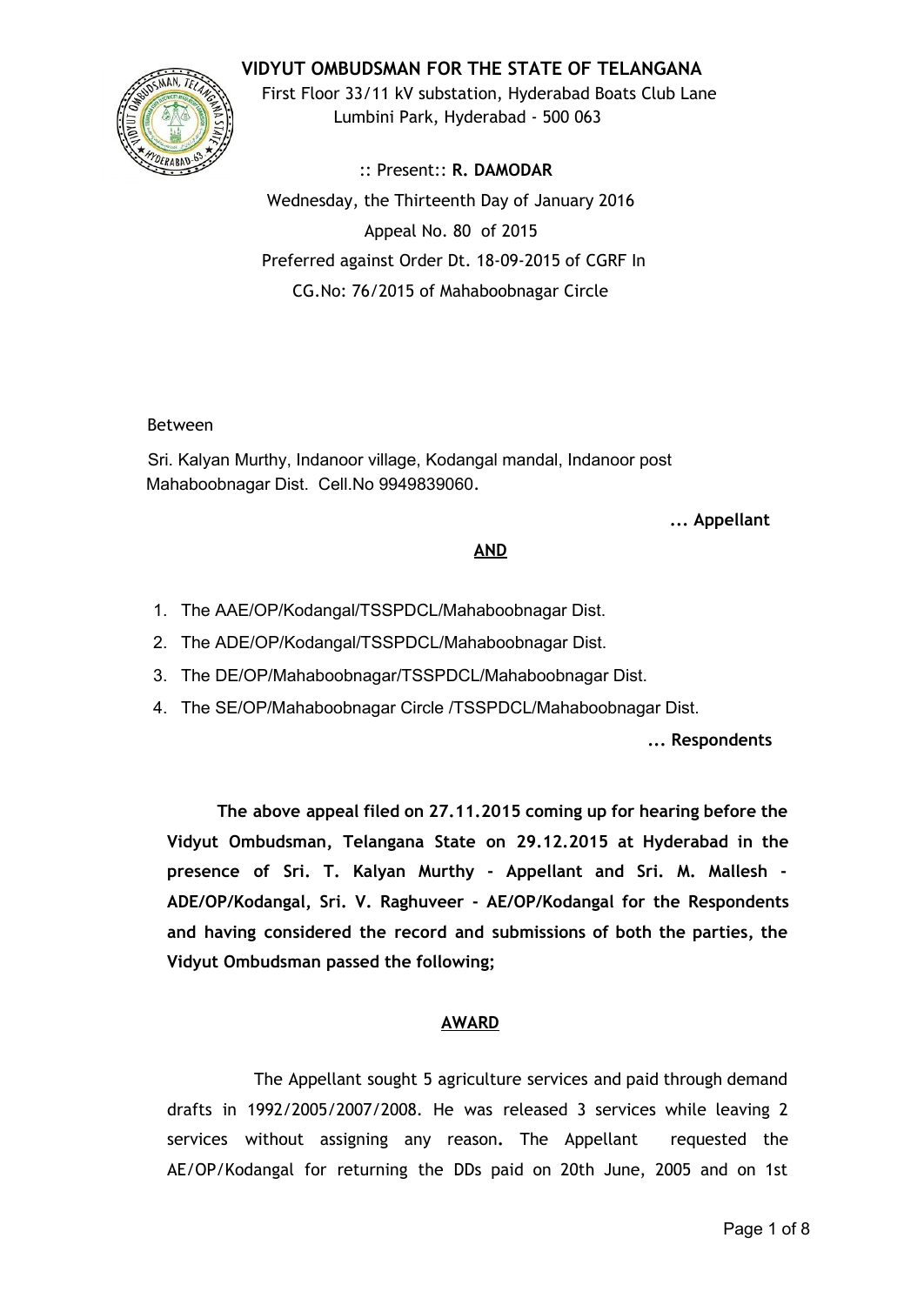October, 2007 deposited for 2 agricultural services when he got no response. He sought release of 2 agriculture services at the earliest and when there was no response, he preferred a complaint to the CGRF, MBNR Circle.

- 2. Before the CGRF, The first Respondent admitted the following:
	- On an application of the Appellant in January, 1992 one Agriculture Connection was released vide SC No. K712000179 in the same month.
	- The Respondents received 2 applications in the month of October, 2008 in the name of the son of the Appellant and these two agriculture service connection Nos K712000442 and K712000443 were released in the month of March, 2009.
	- An application was received in the month of October,2007 with DD No. 884185 dt.1.10.2007 for Rs 5,650/- in the name of One T. Parthasaradhi, S/o Ananthasen Rao at Angadi Raichur Village in Kodangal Mandal for release of an Agriculture Service Connection. This application was sent to Sub-ERO/Kodangal towards relase of the service allotting SC No. 441 in Sy.No 582 with Despatch.No. 3356 dt. 26.12.2007 by the ADE/OP(R2) in the same year. Still the concerned JAO/ERO/Kodangal has not released the service connection and the allotted SC No. 441 was reallotted to some other consumer in the same village.
	- The 1st Respondent claimed that DD Nos 799967 for Rs 125/- and DD No. 788868 for Rs 600/- dt. 20.06.2005 were not received in his office. The Appellant had not submitted these Demand Drafts and any application and therefore, the release of service connection is not possible for want of these Demand Drafts.

3. The Appellant in person pleaded for release of 2 Agriculture service connections in his name since they are long pending demands. The 1st Respondent Sri. B. Srinivas working as incharge AE/OP represented that the pending Agriculture Services will be released within 45 days after verification of the DDs.

4. After hearing both sides and going through the record, the CGRF found that the DISCOM had not released the 2 Agriculture Service connections for the reasons not given and the Respondents could not trace the 2 DDs alleged to have deposited by the Appellant and directed the Respondents to release the 2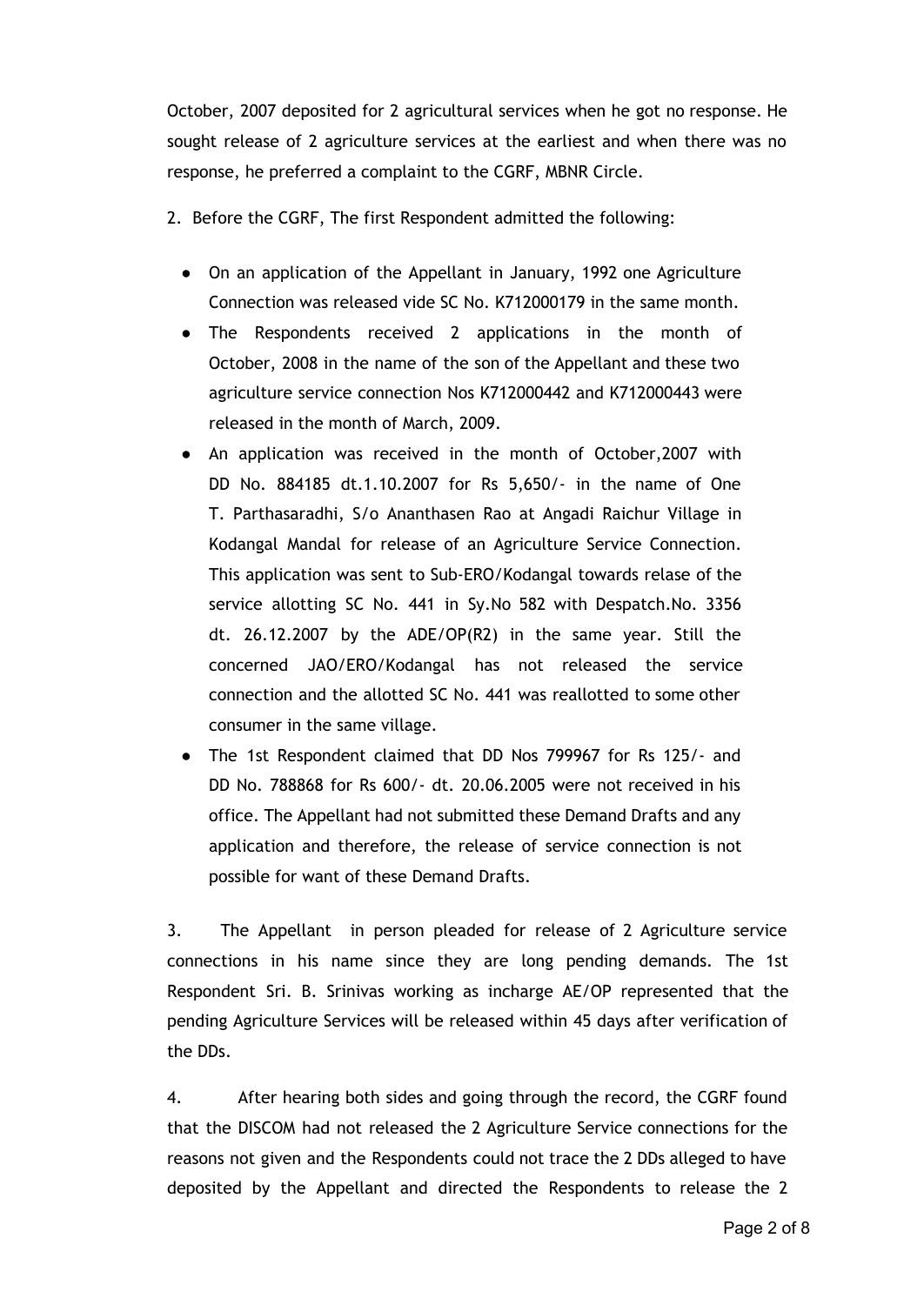Agriculture Service connections to the Appellant within 45 days after due verification of the closed DDs through the impugned orders.

5. Aggrieved and not satisfied with the impugned orders, the Appellant preferred the present Appeal stating that the Respondents have not implemented the impugned orders dt. 18.9.2015.

6. The Respondent No. 1(AE/OP/Kodangal) submitted a reply stating that he verified the records and found that the DD No. 884185 dt.1.10.2007 for Rs 5,650/- was standing to the credit of Sri. T. Parthasarathy, S/o Ananthasen Rao of Angadi Raichur village in Kodangal Mandal and this was sent to Sub-ERO/Kodangal for relase of Agriculture Service and it was not so far released.

7. The 1st Respondent claims that now the procedure is changed for release of Agriculture service and it can be booked through CSC by online only.

8. The 1st Respondent asserted that his office has no material in support of claim of the Appellant that DD No. 884185 was submitted by him. Further the Appellant has not produced any acknowledgement. He further stated that the Appellant had applied for one Agriculture Service, but not for 2 Nos and he promised to release the service as soon as possible.

9. During the course of mediation, the Respondents admitted a photocopy of the Demand Draft No. 884185 dt.1.10.2007 produced by the Appellant as a copy of the original submitted, supported by the record of the ADE/OP/Sub division/Kodangal(R2) showing that the Demand Draft No. 884185 dt. 1.10.2007 for Rs 5650/- was produced, but noted in the petty cash book in the name of one Mr. T.Parthasaradhi S/o Ananthasen Rao of Angadi Raichur Village in Kodangal Mandal.

#### **Heard Arguments.**

10. The following issues arise for determination:

i. Whether the Appellant is entitled to a direction to the Respondents to release 2 agriculture service connections?

ii. Whether the Respondents have any explanation as to why the Agriculture Service Connections to the Appellant was denied and on the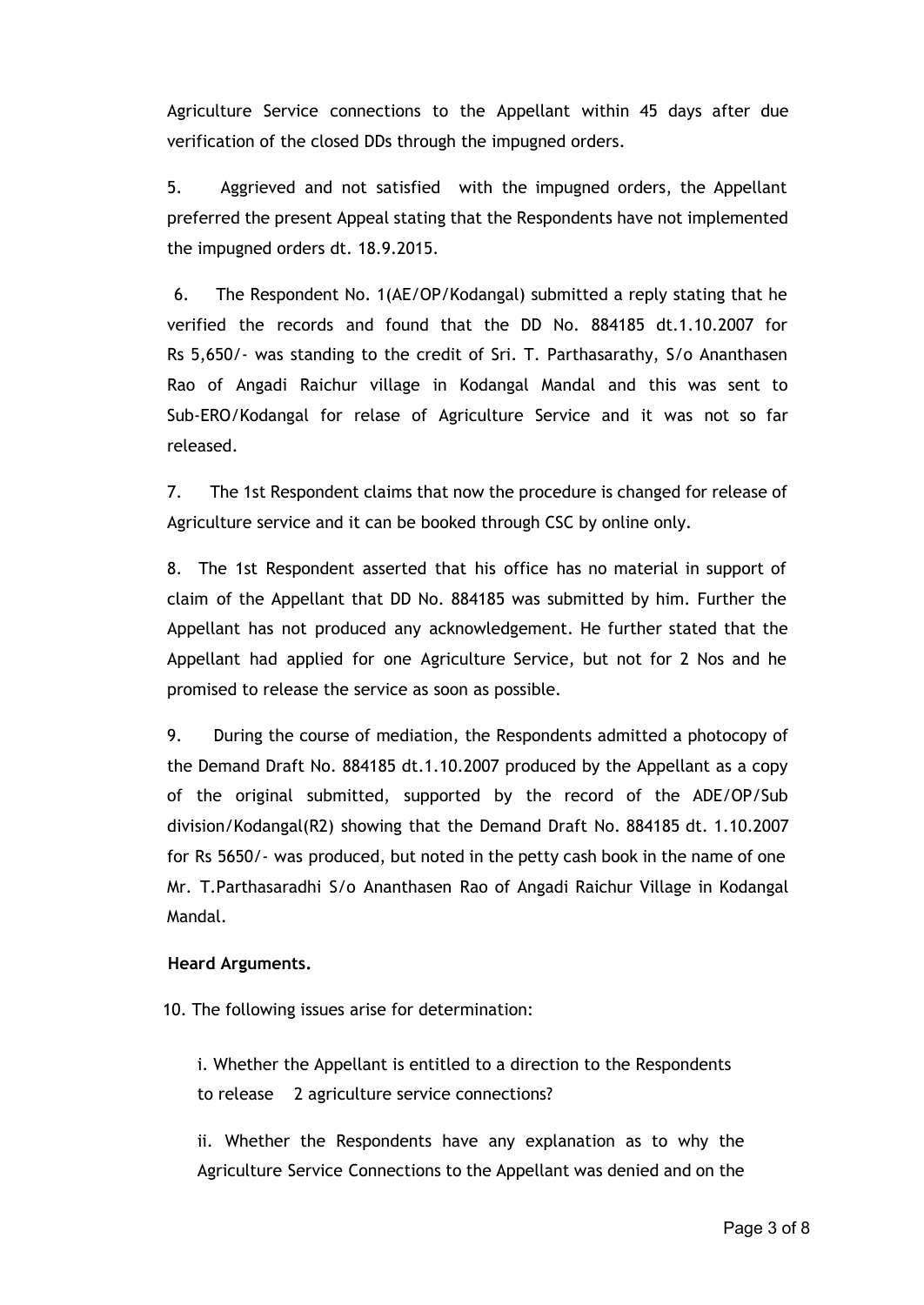other hand, the DD bearing No. 884185 dt. 1.10.2007 for Rs 5,650/ submitted by the Appellant was tagged on to Sri. T. Parthasaradhi S/o Ananthasen Rao?

iii. Whether the Appellant is entitled to compensation for the delay in rendering service by the Respondents?

iv. Whether the impugned orders are liable to be set aside?

# **ISSUES 1 to 4**

11. During the course of hearing, the Appellant stated that the DD submitted by him was wrongly shown in the name of Sri. T. Parthasaradhi, who is his relative and that the proforma application form submitted by him is not being shown by the Respondents. Across the bench, when suggested, he was ready to produce a letter from the said Sri. T. Parthasaradhi to state that he has nothing to do with the DD No. 884185 dt.1.10.2007 for Rs 5,650/- drawn on SBH. He immediately went back and came after lunch hours bringing with him a letter stated to be from Sri. T.Parthasaradhi, R/o. Flat No. 202, Gharonda Annapurna, 1-10-15, Ashok Nagar, Hyderabad - 500 020 stating that the noted Demand Draft was not bought by him and that he has no objection in allotting this Demand Draft to the Appellant, who is the legal owner, apart from asserting that he had applied for an Agriculture Connection in the year, 2007 and he was under the impression that this Service Connection was allotted to him and now if the Respondents cancel his existing connection, he wanted to know the status of his application for Agriculture service connection and sought allotment of another Service Connection in his name.

12. The record shows that the Appellant had applied for an Agriculture Service Connection along with a DD No. 884185 dt. 1.10.2007 for Rs 5,650/- to the DISCOM and the Appellant did not get the Service Connection pursuant to his application. Only when the CGRF directed 'release of 2 connections after verification of the DDs', the 1st Respondent, after getting a photocopy of the DD from the Appellant, could verify his office records and find that the DD in question was credited to the account of one Sri. T. Parthasaradhi, S/o Ananthasen Rao and thus the DD purchased by the Appellant and submitted to the DISCOM for release of service connection was discovered. All these years, the Appellant was kept in the dark about his DD and the status of his application for 2 service connections. The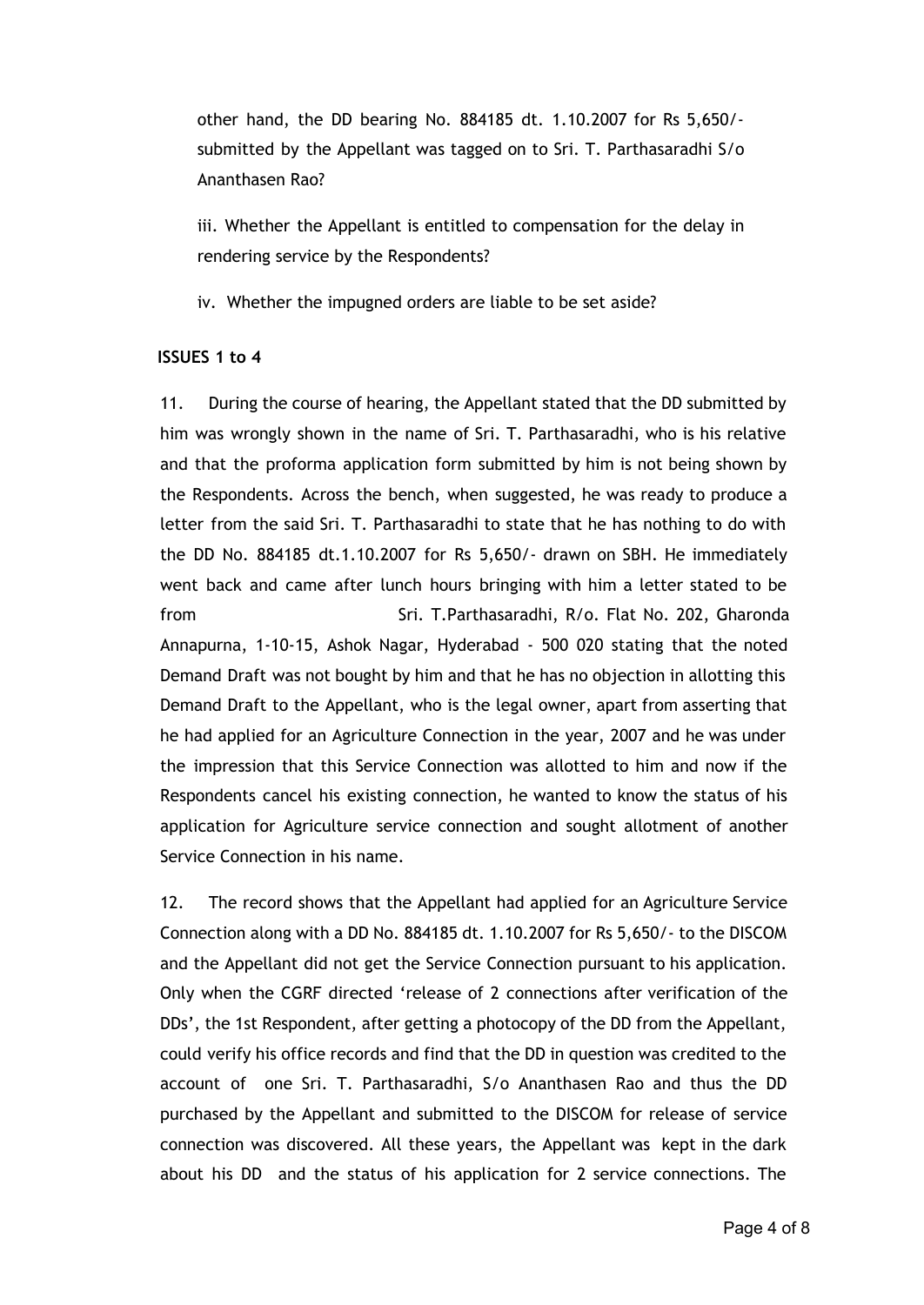record now discloses that there is record of the Application of the Appellant for one Service Connection, represented by the DD No. 884185 dt,1.10.2007 for Rs 5,650/- and not the other amounts stated to have been paid by the Appellant for a second connection.

13. In view of the letter the appellant could procure from the said Sri. T parthasarathy, S/o Ananthasen Rao, admitting that he has not purchased DD No. 884185 dt. 1.10.2007 for Rs 5650/- and that he has no objection for allotting the DD to the Appellant, the Respondents now should process the Application of the Appellant and release one Agriculture Service Connection immediately.

14. There is no record of any separate demand draft for the 2nd connection stated to have been applied for by the Appellant. Under these circumstances, the Appellant is found not entitled to any direction for release of another Agriculture Service Connection.

15. The Appellant had applied for Agriculture Service Connection in the year 2007 and it took 8 years for discovery and whereabouts of his DD and that too to disclose that it was wrongly credited to a 3rd party. Thus the Appellant suffered undue delay and harassment at the hands of the staff of the DISCOM, for which he deserves compensation as per the Schedule II Clause IX of the Guaranteed Standards of Performance Regulation No. 7 of 2004 as amended by the Regulation No. 9 of 2013, wherein 30 days after submission of completed application with the prescribed charges for a new Service Connection, if the Service Connection is not released, the compensation payable in case of violation of standard is Rs 50/- and Rs 100/- after amendment for each day of default.

16. Here is an institutional failure of the DISCOM whereby its staff had wrongly accounted the DD No. 884185 dt.1.10.2007 for Rs 5,650/- of the Appellant in favour of a 3rd party, making the Appellant desperate in getting the information, which he could get only when the matter was pending at the CGRF stage. During the present hearing, fortunately, the Appellant could get a letter dt. 29.12.2015 from the said T. Parthasaradhi, S/o Ananthasen Rao disowning DD.No. 884185 dt.1.10.2007 for Rs 5,650/-and the Respondents giving credit to the Appellant for release of the Agriculture Service Connection in the year 2015/2016.

17. The DD with application was submitted by the Appellant to the DISCOM at the operation circle, Mahaboobnagar as disclosed in the copy of the petty cash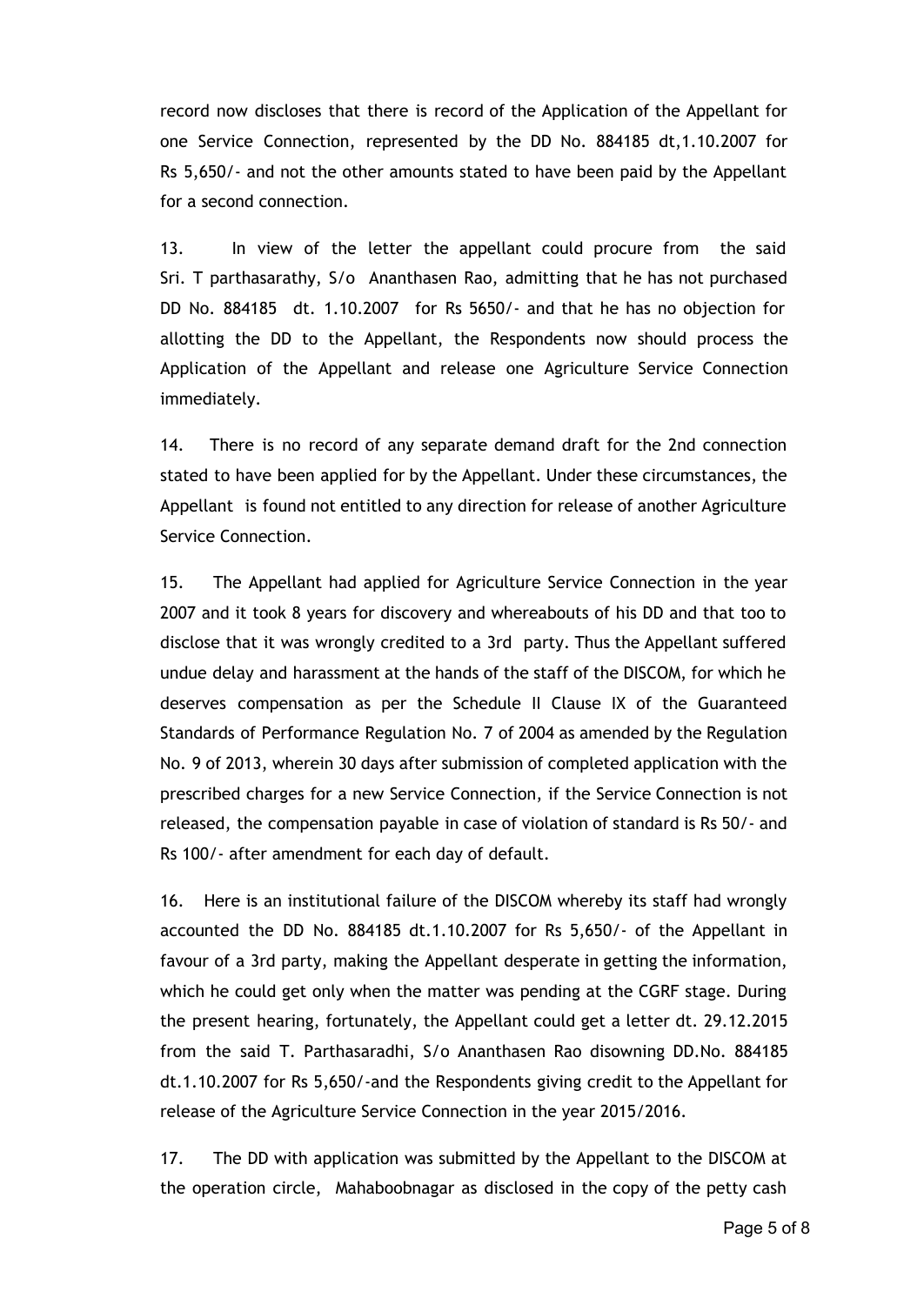book entries dt. 10.12.2007 filed by the Respondent No.1. The Respondents ought to have released the Agriculture Service Connection within 3 months by 10.03.2008, which was not done and therefore, the Appellant is entitled to compensation of Rs 50/- per day as per the Regulation 7/2004 upto july 2013 and later at Rs 100/- per day as per the Regulation 9/13 and the amending Regulation No 7/2004 for the delay which would come to:

> 10.3.2008 to  $9.03.2009 = 365$  days 10.03.2009 to 9.03.2010 = 365 days 10.03.2010 to 9.03.2011 = 365 days 10.03.2011 to 9.03.2012 = 365 days 10.03.2012 to 9.03.2013 = 365 days 10.03.2013 to 9.08.2013 = 153 days 1978 days  $X$  50 = 98,900/-

10.08.2013 to 9.03.2014 = 212 days 10.03.2014 to 9.03.2015 = 365 days 10.03.2015 to 31.12.2015 = 295 days

872 days X 100 = 87,200/-

Total =  $1,86,100/$ -

The Total compensation prescribed by the Regulation No. 7 of 2004 as amended by the Regulation No. 9 of 2013 of Licensee's standards of performance would come to Rs 1,86,100/- which the DISCOM shall pay to the Appellant in the present case.

18. The issues 1 & 2 are answered as above.

19. The CGRF without examining where the Application of the Appellant went and why the DD submitted by the Appellant was not accounted for, has passed a bland direction for "release of 2 Agricultural Service Connections after verifying the office records for the Demand Drafts", without finding a solution about where the DDs were and what happened to them, in a pro forma manner, which is unsustainable.

In the result: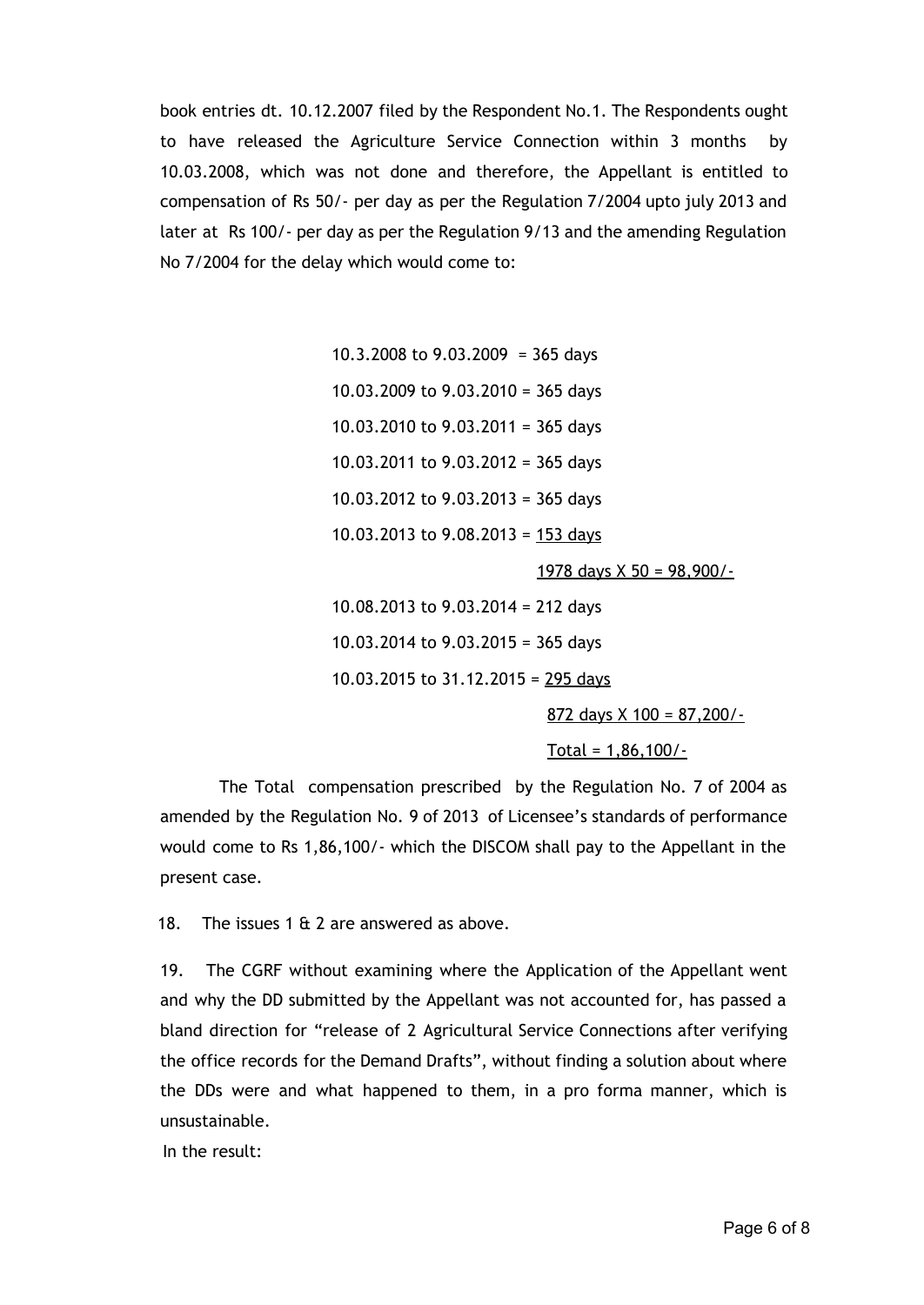i. The Appeal is allowed directing the Respondents to release one Agricultural service connection to the Appellant connected to Deposit of DD No. 884185 dt. 1.10.2007 for Rs 5,650/- drawn on SBH as requested by the Appellant.

ii. The DISCOM shall pay compensation of Rs 1,86,100/- for violation of Licensees Standards of Performance Regulation No. 7 of 2004 as amended by Regulation No. 9 of 2013 under schedule II clause IX amounting to Rs 1,86,100/- to the Appellant and at the same time, the DISCOM shall initiate enquiry into the matter regarding the persons responsible for this undue delay and goof up and recover the amount of compensation paid to the Appellant from the members of the staff found Responsible for causing this under delay and harassment of the Appellant.

iii. The Appellant is found not entitled to a 2nd Agricultural Service Connection, for want of record from his side and also from the side of the Respondents.

iv. The SE/OP/MBNR shall cause an enquiry about the request by a letter made by Sri. T. Parthasaradhi, S/o Ananthasen Rao, resident of Angadi Raichur Village for Agriculture Service Connection in Sy. No. 582 as to where his application along with DD went in the office, as mentioned in his letter dt. 29.12.2015, which is being sent to him separately and submit a report with a copy to Sri. T. Parthasarahdi, Flat No. 202, Gharonda Annapurna, 1-10-15, Ashok Nagar, Hyderabad - 500 020

20. The Issue No.3 is answered accordingly.

21. The impugned orders for the reasons stated are set aside. The issue No.IV is answered accordingly.

22. This award shall be implemented within 15 days of its receipt at the risk of penalties as indicated in clauses 3.38, 3.39, and 3.42 of the Regulation No. 3/2015 of TSERC.

 TYPED BY CCO, Corrected, Signed and Pronounced by me on this the 13th day of January, 2016.

Sd/-